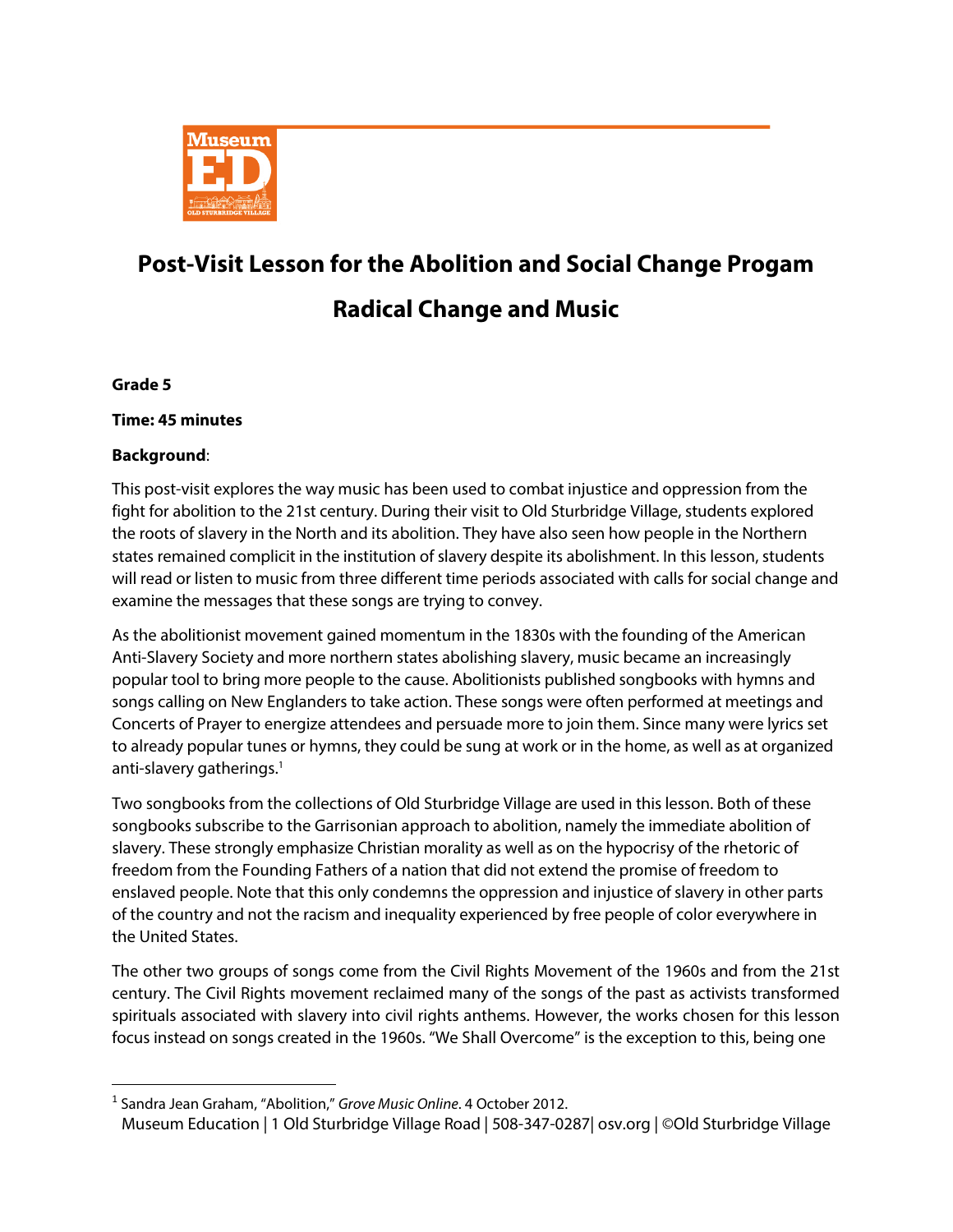of the most recognizable songs from the Civil Rights Movement, though it is believed to have originated earlier in the twentieth century.

Songs from the 21st century selected here are centered around current struggles against racial injustice, some with close ties to the Black Lives Matter movement. Many modern protest songs hearken back to the music of the Civil Rights Movement either in style, as in "Sing Out March On," or in the lyrics, as in Hozier's "Nina Cried Power." Common threads of freedom, of hope for the future, and of resistance to oppression run through the songs from the 19<sup>th</sup> century up to the present day.

The perspective and identity of the songwriter or performer is an important piece to note in this lesson. The music of abolition was that of White abolitionists. While Black abolitionists may have used song, those published in association with William Lloyd Garrison were by white anti-slavery activists and were sung primarily by white abolitionists. This is important to note as the lesson moves on to civil rights and contemporary music, and the performers/writers of those works are mostly African American. There are two exceptions: Pete Seeger (1963) and Hozier (2018) are white composers. By examining perspective as well as the music itself, students will continue the work they did in lesson one and evaluate these songs as sources of their time.

### **Lesson Objectives:**

- 1. Students will analyze pieces of music from the abolitionists of the early  $19<sup>th</sup>$  century, the Civil Rights Movement of the 20<sup>th</sup> century, and contemporary examples.
- 2. Students will compare and contrast the music of different social movements.
- 3. Students will identify methods abolitionists used to oppose slavery and give examples of ways they can affect change today.
- 4. Students will create a song, poem, or sketch about an issue they believe in.

### **Essential Questions:**

- 1. What is radical change?
- 2. What is freedom? What did freedom look like in the 1830s? How does it look today?
- 3. How can culture (music, art, literature, film, etc.) be a force of change or of protest?
- 4. How can we take what we have learned about abolitionists and radical change to speak up about an important issue we face today?

### **List of materials and resources:**

This is a list of music used by musicians and activists to call for change. Select an example from each time period for students to analyze and discuss. See the **Music and Anti-Slavery Resources**  document for links to recordings of many of these listed songs.

- Music of abolition
	- o *Anti-Slavery Melodies: For Friends of Freedom*, 1843
		- "Freedom's Banner" words by R.C. Waterson

Museum Education | 1 Old Sturbridge Village Road | 508-347-0287| osv.org | ©Old Sturbridge Village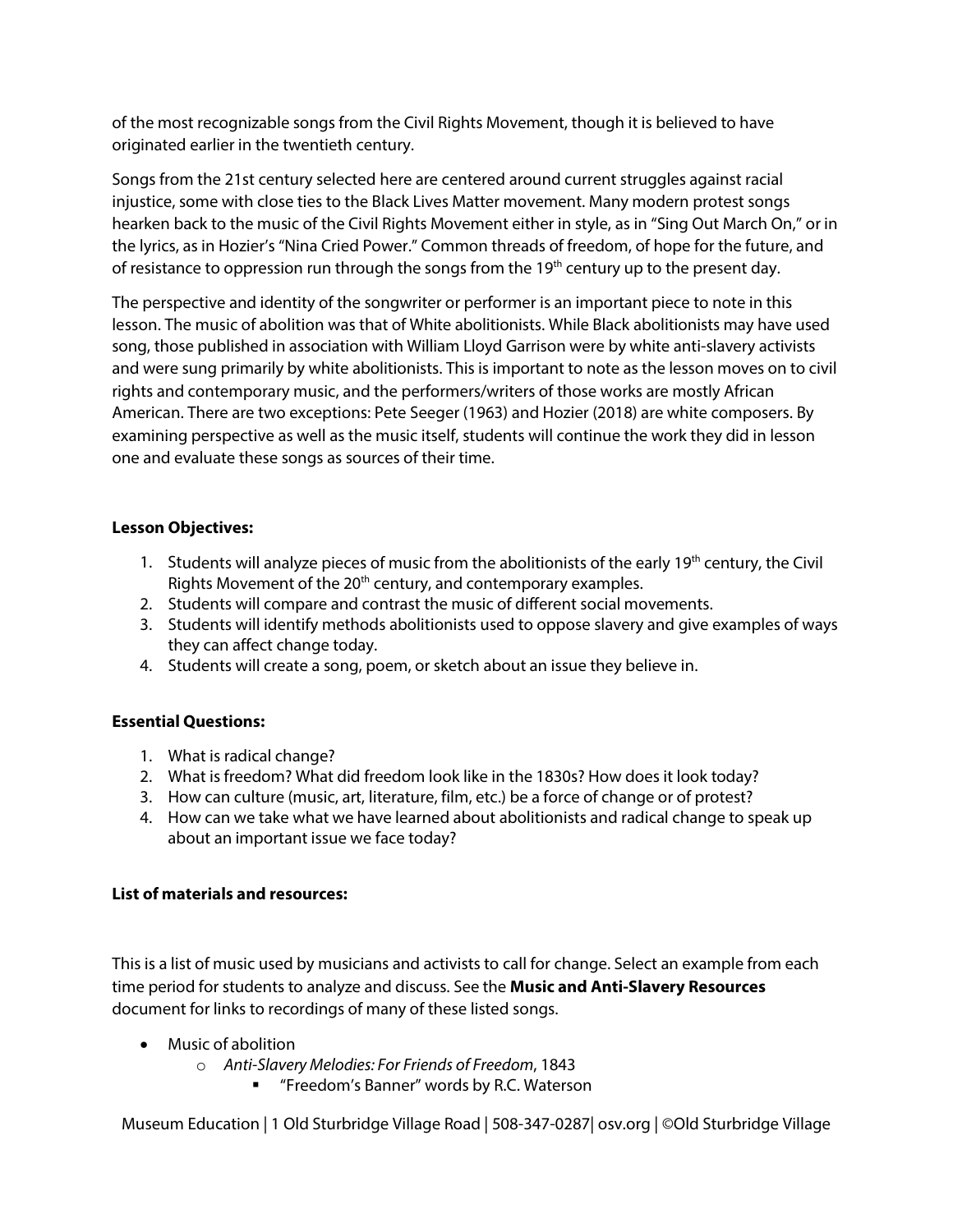- "Oppression shall not always reign" by Henry Ware Jr
- "Now's the day and now's the hour" by Harriet Martineau
- o *The Anti-Slavery Offering and Picknick: A Collection of Speeches, Poems, Dialogues, Songs for Schools and AS Meetings,* 1843
	- "Song of the Abolitionist" by William Lloyd Garrison, sung to "Auld Lang Syne"
- Music of Civil Rights
	- o "A Change Is Gonna Come" by Sam Cooke, 1964
	- o "We Shall Overcome"
	- $\circ$  "If You Miss Me at the Back of the Bus" written by Charles Neblett and performed by Pete Seeger in 1963
	- o "Freedom Highway" by the Staples Singers, 1965
- Contemporary examples
	- o "Freedom" by Beyonce featuring Kendrick Lamar, 2016
	- o "Nina Cried Power" by Hozier featuring Mavis Staples, 2018
	- o "Change" by Mavis Staples, 2019
	- o "Sing Out March On" by Joshuah Campbell, 2017
	- o "Glory" by John Legend and Common, 2014

### **Key Terms and Vocabulary:**

- **Abolition**: The action or an act of abolishing a system, practice, or institution. In this unit, we refer mostly to the abolition of slavery.
- **Radical change**: Change that occurs quickly and modifies the essence of social structures or organizational practices.
- **Social movement**: A loosely organized but sustained campaign in support of a social goal, typically the implementation or the prevention of a change in society's structures or values.
- **Civil rights**: An individual's right to participate in the civil and political life of society and the state without repression or discrimination.
- **Spiritual**: A type of sacred song created by and for African Americans that originated in oral tradition. Grown out of the American culture of slavery, folk spirituals were hybrids of West African and Anglo-American music and ritual.<sup>[2](#page-2-0)</sup>

#### **Procedure:**

- 1. From the list above (under **List of Materials and Resources**), select a song from each time period to analyze.
- 2. Print out lyrics for students to analyze.
- 3. Print out worksheets for students to organize notes on each song.
- 4. Pull up songs or videos for students to follow along.

<span id="page-2-0"></span><sup>2</sup> Graham, Sandra Jean. "Spiritual." *Grove Music Online.* 10 Jul. 2012.

Museum Education | 1 Old Sturbridge Village Road | 508-347-0287| osv.org | ©Old Sturbridge Village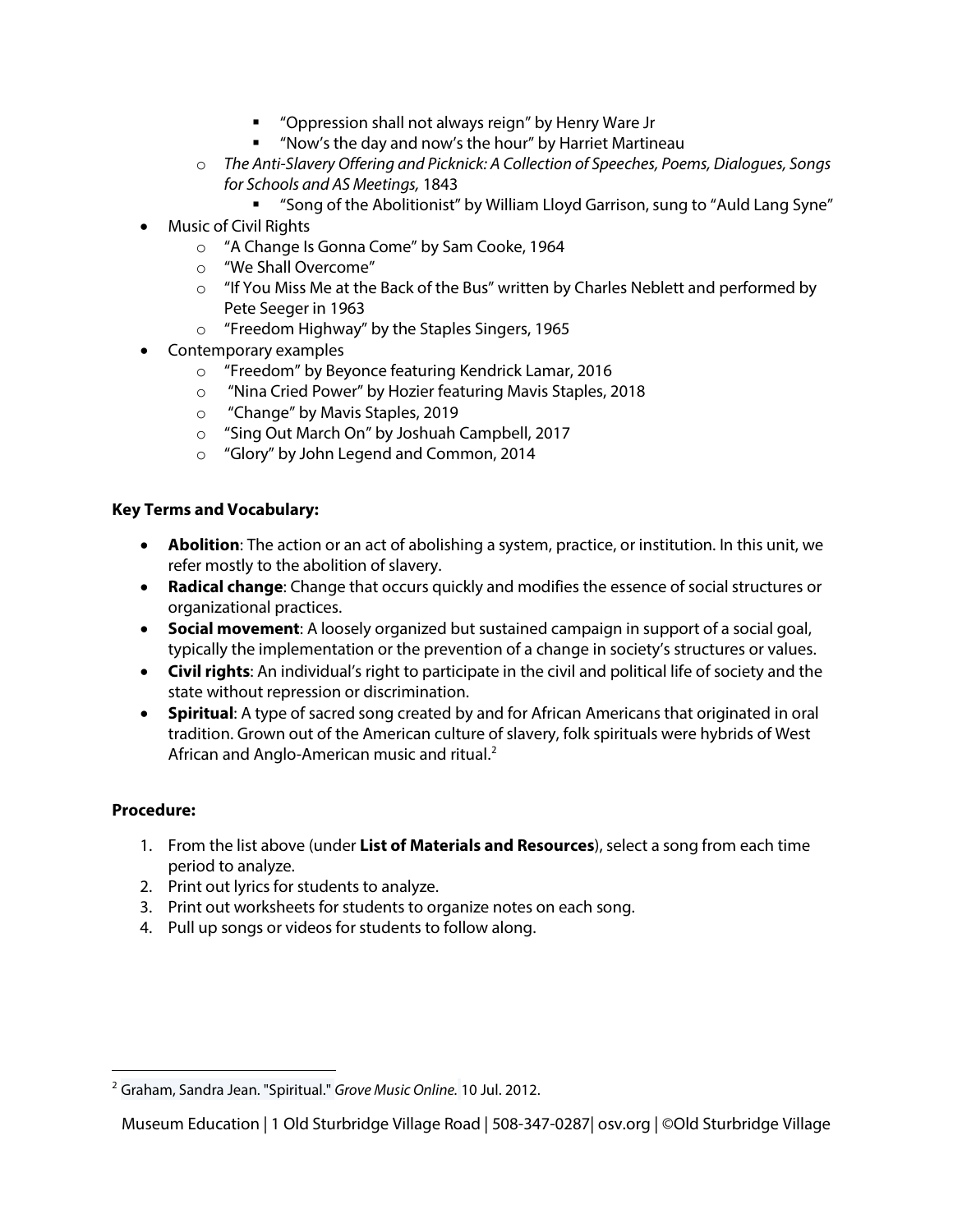# **Opening to Lesson (5-10 minutes)**

Review some of the concepts from previous lessons.

- How were people who seemed powerless able to effect change and speak out for their cause?
- What were some of the ways abolitionists spread their ideas?

Many abolitionists came together to meet, write, and encourage others to join them in trying to effect change. They often used music as a tool to energize their cause. Sometimes, they changed or rewrote the lyrics to popular songs in order to protest the continuation of slavery.

Ask: Can you think of any songs with a specific message?

### **Body of Lesson: Listening to Songs about Social Change (30 minutes)**

Today, we are looking at music as a force for change. Abolitionism was not the only movement to use music to reinforce their cause. Music played a powerful role in the Civil Rights movement during the 1950s and 1960s. Today there are countless examples of artists who use music to send a message of protest and raise their voices to inspire change.

We will look at examples of songs from all three of these movements and evaluate the way music is used to promote radical change. Students will have a worksheet to fill out after listening to each song. They can work on this in small groups to discuss each point.

Have students get into small groups and pass out the chart for analyzing songs. Begin by reading out (or if possible listening to) the song from the abolitionists. Give students time to discuss and take notes. They will answer the following questions:

- Who wrote or performed this song?
- Why is it important to know whose perspective the song comes from?
- What message is the song trying to convey?
- What words or lyrics are important to this song?

Repeat this with the next two songs.

The whole class comes back together. Allow groups to share out what they discussed about their song. The teacher takes notes to highlight similarities and differences between the songs of different time periods.

Questions for discussion:

- 1. What is this song about?
- 2. Is there a message or argument that it is trying to share?
- 3. Is the message or argument convincing?
- 4. Who wrote or performed this song? Why is their perspective important to our analysis?
- 5. What words or lines from the song do you find the most powerful? Why?
- 6. Many of these songs focus on freedom. How is the idea of freedom in the 1830s different from freedom in the 1960s and today?

Museum Education | 1 Old Sturbridge Village Road | 508-347-0287| osv.org | ©Old Sturbridge Village